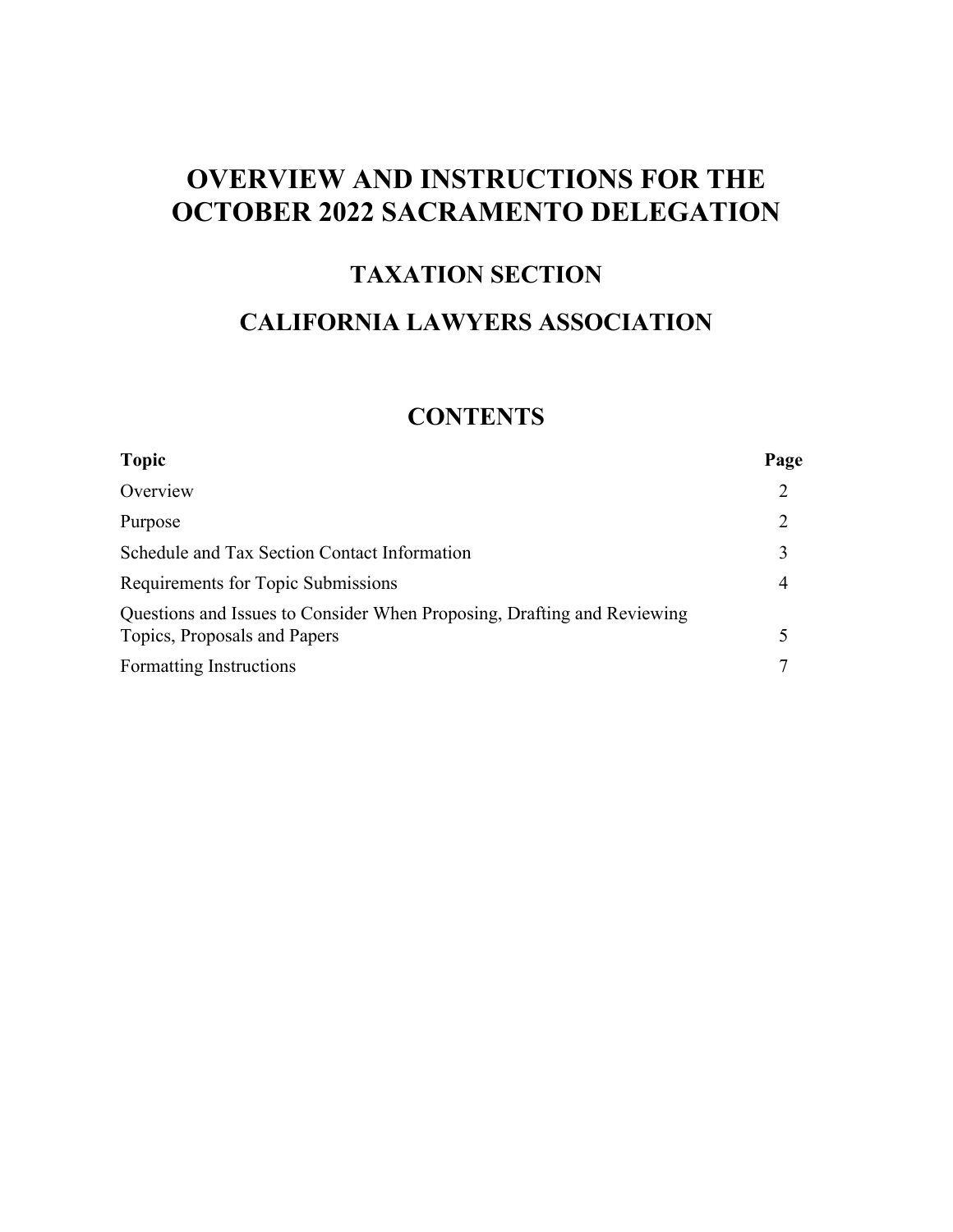### **Sacramento Delegation**

### **California Lawyers Association - Taxation Section**

#### **OVERVIEW**

The purpose of the Sacramento Delegation is to discuss state tax legislation, policy and procedure with California legislative and other appropriate units including legislators and staff members of the Assembly and Senate tax committees, the Legislative Analyst's Office, Legislative Counsel, Franchise Tax Board, Board of Equalization, California Department of Tax and Fee Administration, Employment Development Department, and others. The "Sacramento Delegation" presents suggestions submitted by individual practitioners for changes to California's state and local tax laws, policy, and tax administration in detailed papers that explain the proposal, current law, why change is needed, and suggestions with respect to how the proposed change might be implemented. The views expressed in the papers are clearly represented to all participants as those of the individual authors and do not represent the position of the California Lawyers Association, the Taxation Section, or any of its Committees.

In February 2013, the first such delegation was held with seven papers presented to the aforementioned governmental agencies and groups vested with responsibility for enactment and administration of tax law in the State of California. Based on the positive feedback from this and subsequent Sacramento Delegations, the Sacramento Delegation has become an annual event.

#### **PURPOSE**

Similar to the Washington Delegation, the Sacramento Delegation serves a variety of purposes. The most important function is to make a substantive contribution to the tax laws, regulations, procedures, etc. In fact, a number of proposals offered by our annual Washington Delegations have been adopted in federal tax law, regulations and/or administration.

The Sacramento Delegation can help to familiarize state tax administrators and lawmakers with the experiences and concerns of California taxpayers and tax practitioners. In turn, this increased awareness can enhance the ability of members of the Taxation Section to play a part in tax policy. Additionally, the Delegation can encourage our tax administrators and lawmakers to consider the Taxation Section and its members as an available resource.

The Sacramento Delegation also benefits individual Delegation members by providing valuable insight into how the government functions and the issues that concern those who formulate and administer our state and local tax laws and regulations. It also provides Delegation members with opportunities to develop relationships with government staff members who deal with their areas of practice.

The Sacramento Delegation can also offer an opportunity for the papers to be published in national and state-wide tax journals such as the *California Tax Lawyer, Tax Notes,* and/or *State Tax Notes*.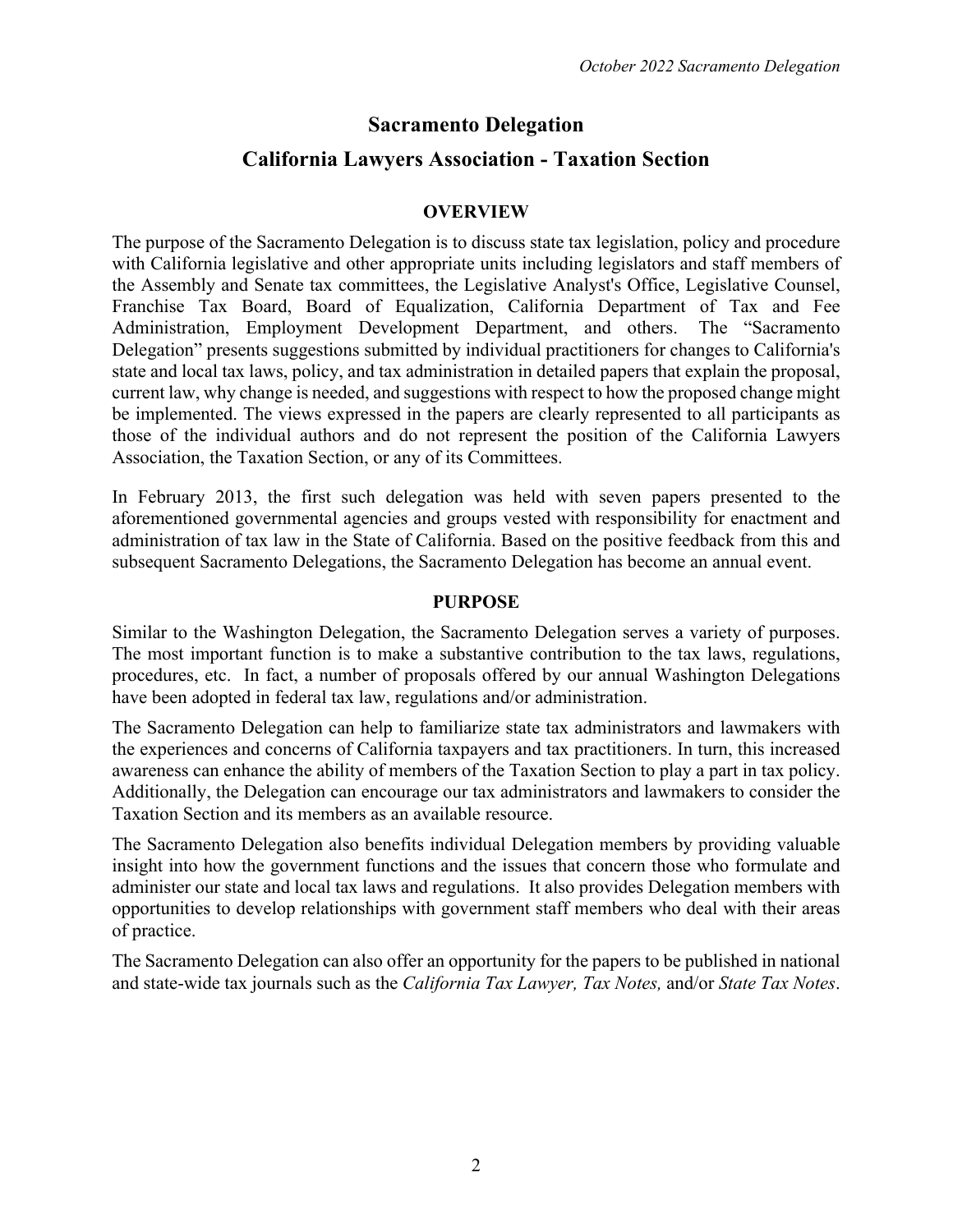#### **SCHEDULE AND TAX SECTION CONTACT INFORMATION**

| April 2022                              | Committee Chairs solicit paper (topic) proposals appropriate for the Sacramento<br>Delegation. Also consider testing possible topic interests with appropriate tax<br>officials and the chair of the Taxation Section's State and Local Taxation<br>Committee.                                                                                                                                    |
|-----------------------------------------|---------------------------------------------------------------------------------------------------------------------------------------------------------------------------------------------------------------------------------------------------------------------------------------------------------------------------------------------------------------------------------------------------|
| May 27, 2022                            | Deadline for authors to submit paper proposals to Committee Chairs. Chairs<br>should share with committee members the fact that topic proposals must be<br>approved by the Executive Committee.                                                                                                                                                                                                   |
| May 27, 2022                            | Deadline for Committee Chairs to submit paper proposals to the Executive<br>Committee.                                                                                                                                                                                                                                                                                                            |
| June 3-6, 2022                          | Taxation Section Executive Committee to approve proposals; Executive<br>Committee to notify approved authors to begin writing.                                                                                                                                                                                                                                                                    |
| August 22, 2022                         | Authors to submit draft papers to their reviewers for review and edit.                                                                                                                                                                                                                                                                                                                            |
| September 5, 2022                       | Reviewers to provide comments to authors.                                                                                                                                                                                                                                                                                                                                                         |
| September 30, 2022                      | Final reviewed papers (with executive summaries) submitted to the Executive<br>Committee.                                                                                                                                                                                                                                                                                                         |
| October 7, 2022                         | Papers mailed to government participants or posted on a website with<br>notification via email.                                                                                                                                                                                                                                                                                                   |
| October 20 (dinner)<br>October 21, 2022 | Delegation in Sacramento. Mandatory dinner on October 20th for all<br>participants and organizers. Each participant will provide a $3 - 5$ minute<br>practice overview of his or her paper. On October 21st, there will be meetings<br>with individuals from the staffs of the legislative tax committees, Legislative<br>Analyst's Office, Legislative Counsel, FTB, BOE, CDTFA, EDD and others. |
|                                         | Late afternoon reception.                                                                                                                                                                                                                                                                                                                                                                         |
| Contact and Submission Information:     |                                                                                                                                                                                                                                                                                                                                                                                                   |

Executive Committee Liaison Michael R. Laisné Michael.Laisne@ftb.ca.gov (916) 845-4324 State and Local Taxation Committee Chair Sarah Fasset sarah.fassett@ftb.ca.gov (916) 845-6568

#### **COVID-19 SAFETY PRECAUTIONS**

Although the Sacramento Delegation will not occur for months, and the future requirements are unknowable, we want to be proactive and inform our government contacts what steps we are prepared to take to keep everyone safe. It is possible – if not certain – that Delegates will need to provide proof of full vaccination in order to participate in the 2022 Delegation. Participants must follow any required safety precautions.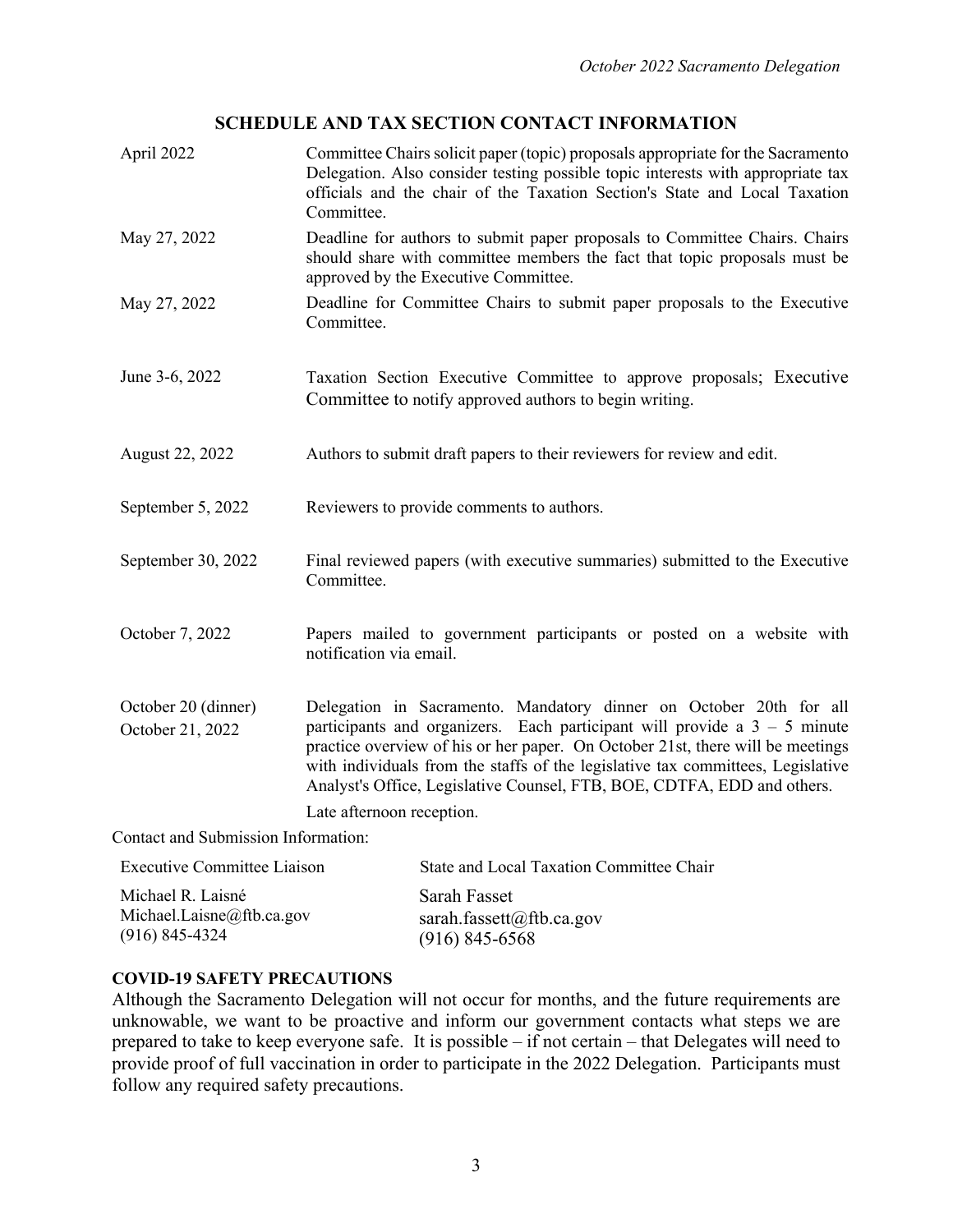#### **REQUIREMENTS FOR TOPIC SUBMISSIONS**

Anyone wishing to be considered for participation in the 2022 Sacramento Delegation will be required to submit a written (topic) proposal, approximately 2-3 pages in length. Be sure you are available to be in Sacramento the afternoon and following full day of the event (see schedule for exact dates). The Taxation Section does not cover any participant's expenses.

Each proposal must include the following:

- 1. An outline of the substance of the proposed topic with appropriate detail of the subject matter to be covered.
- 2. A discussion of the current law, and the reason for the proposed change, together with an explanation of the proposed change in sufficient detail to permit technical evaluation.
- 3. A "Problems Addressed" section identifying the problems addressed by the proposal; indicating why the problem is sufficiently important and widespread to merit attention; and stating whether other proposals have been advanced to address the same problem.
- 4. A "Merits of the Proposal" section, noting the proposal's advantages and disadvantages for various categories of taxpayers or transactions, both as compared to current law and as compared to other proposals for changing the law.
- 5. A discussion of any important collateral consequences the proposal may have with respect to other tax laws.
- 6. An explanation of why the proposal is feasible politically and economically. In this regard, authors should be cognizant of the restrictions placed on possible tax legislation by Propositions 13 and 26.
- 7. A statement as to with whom the author has discussed the topic in government, whether it be an individual legislator, a legislative committee staff member, or any California tax agency or legislative committee. If no such contact has been made, also note that.
- 8. A statement as to whether the author presently or previously has had a matter involving the issue pending before any state or local tax authority (e.g., FTB, EDD, CDTFA, BOE, County Board of Supervisors, Assessor), administrative tribunal or court.
- 9. A statement as to whether the author has or has had a direct personal or financial interest in the issue addressed in the paper. If yes, include an explanation.
- 10. The names of two suggested reviewers (neither reviewer can be a member of, employed by, or otherwise associated with the author's company or firm). Be sure these reviewers are able to meet the quick turnaround time in August (see schedule above).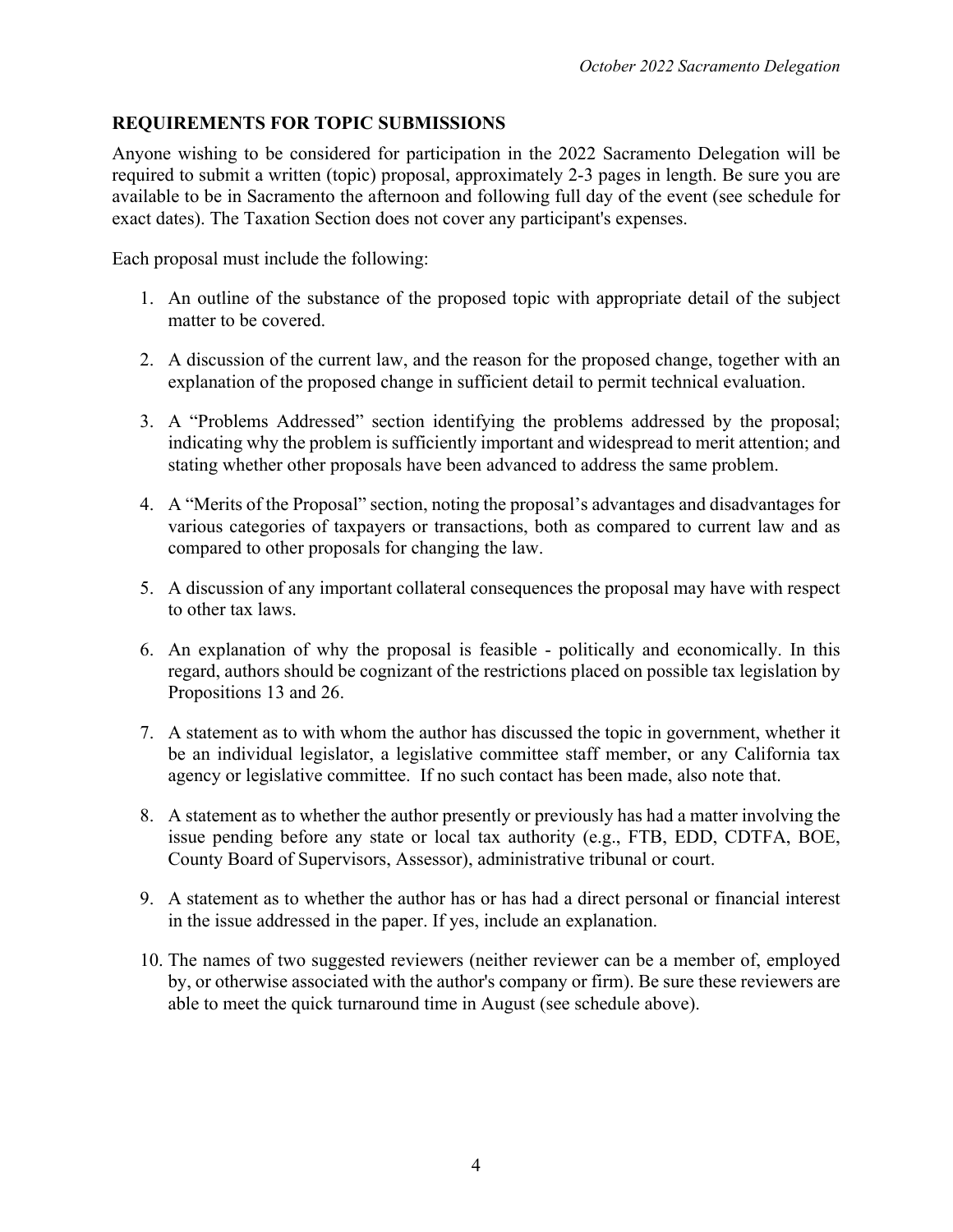#### **QUESTIONS AND ISSUES TO CONSIDER WHEN PROPOSING, DRAFTING AND REVIEWING TOPICS, PROPOSALS AND PAPERS**

The following questions should help you formulate proposals, draft or review papers, and anticipate questions from officials in Sacramento.

- 1. Why should the government take any action on this issue?
	- What makes it important enough to incur the costs of changing the current rules?
	- Why should action be taken now? Have there been any new developments, such as a new case, a new position by a California tax agency, or economic changes?
- 2. What are the problems with the current law?
	- How widespread are the problems? On a macro level, possible problems include cost, complexity, administrability and horizontal inequity.
	- On a micro level, for whom or what is the current regime a problem?

Consider both categories of transactions and categories of taxpayers. Be as particular as possible in identifying the problems and reasons for change.

- 3. What are the advantages of your proposal?
	- Whom would it help and how?
	- If you are carving out a category for special treatment when there are others arguably similarly situated, what justifies the special treatment?
- 4. What are the disadvantages of your solution? (Ask yourself the questions a government official would ask.)
	- Whom would it hurt? Consider groups other than your own clients; small business vs. large; in-state taxpayers vs. multistate taxpayers; individual taxpayers; fiscal year taxpayers; taxpayers subject to AMT; particular industries; particular transactions. Don't forget the government's interest.
	- Would your proposal open loopholes? How can you guard against abuse and avoid complicating the proposal?
- 5. What analogies to your proposal exist in the current law?
	- Do they argue in favor of or against your solution?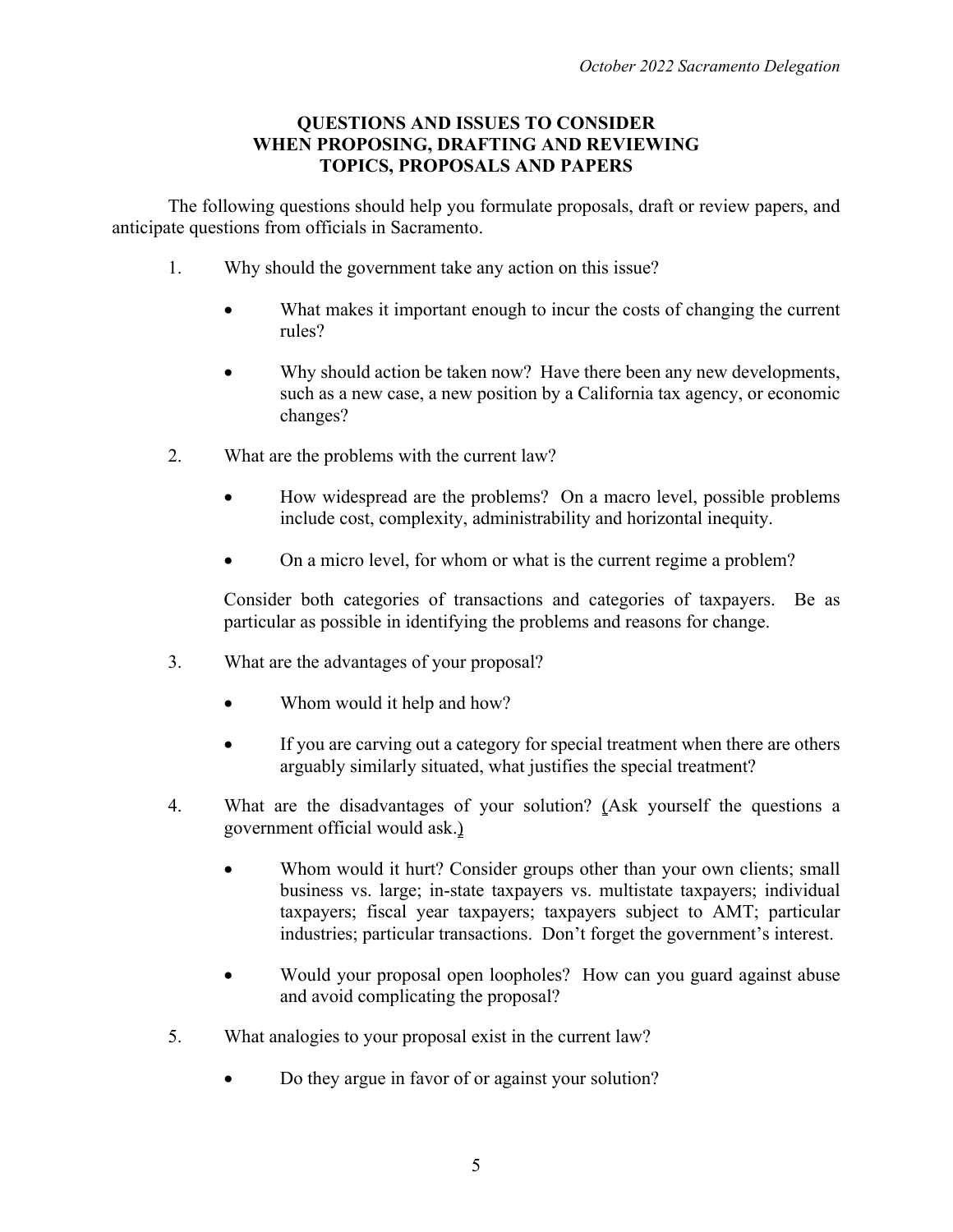- Have they been developed for situations and problems that are similar to or different from your problem?
- 6. Why should action be taken at the level you propose (legislation vs. regulation vs. ruling)?
- 7. If you are proposing administrative action, does the FTB, BOE, CDTFA or EDD have the authority?
- 8. Are there or have there been other proposals to address the issue already on the table (possibly from other bar groups, the ALI or AICPA, trade associations, academia, or state or federal legislation)?
	- How do they compare to your proposal?
	- What are the advantages and disadvantages of each of those alternatives?
	- If your first choice were to be rejected, do you have an alternative proposal?
- 9. Have you discussed the relevant legislative or administrative history?
	- What was the stated purpose for adopting the current rule?
	- Have you thoroughly addressed those concerns?
	- Might there be other, unexpressed (for example, political) reasons for the current law? Does your proposal address these concerns?
- 10. What are the collateral consequences of your proposal for other tax laws?
- 11. Might your proposal affect laws and rules outside of tax? Why should the problem be addressed through the tax laws?
- 12. Is your paper as short as possible? Your paper should be thoughtful and thorough, but to the point.
- 13. Do you have an accurate, brief and inviting title for the paper?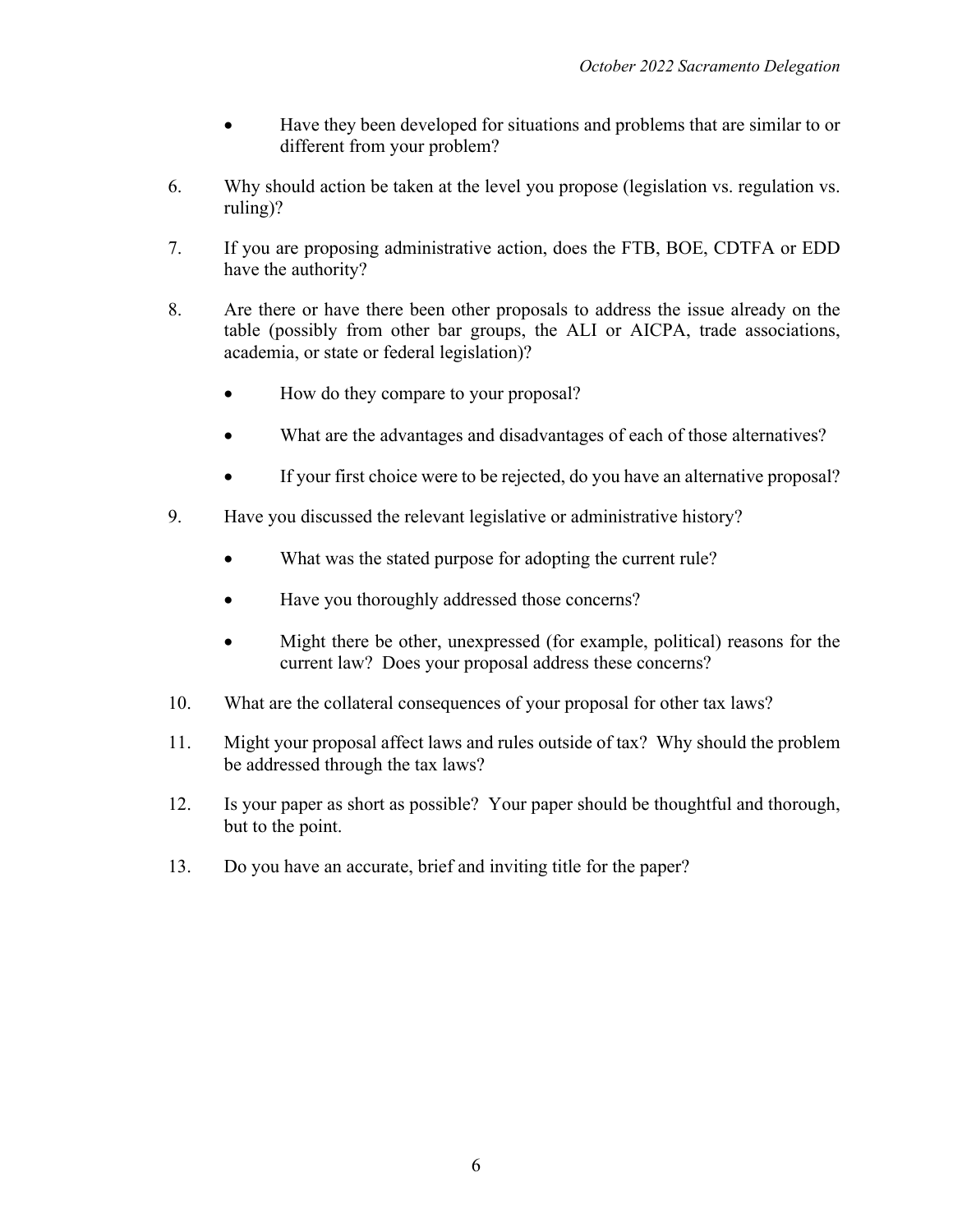#### **FORMATTING INSTRUCTIONS FOR DELEGATION PAPERS**

The following are FORMATTING NOTES for typing the papers. Please endeavor to use Microsoft Word in preparing the paper. It is vitally important that you follow the instructions below so that all papers are uniform when they are transmitted to Sacramento.

All papers must be prepared in strict accordance with the Formatting Notes. Any papers that are not properly formatted will be returned to the author to correct. Recommended page length is no more than 15-20 pages.

Examples of papers from the October 2019 Sacramento Delegation can be found at https://calawyers.org/section/taxation/sacramento-delegation/ These examples should help you with the following formatting instructions.

I. Overall document form:

T/B Margin: 1"/0.667" (units of measure: 6/4) L/R Margin:  $1.5"$ /1" (units of measure: 15/10) Widow/Orphan: Yes Justify:Full TABS: as preset every 0.5" Spacing: Single; 2 Hard Return between paragraphs

Font: Times New Roman (Scalable) 14 pt. (except footnotes – see "Footnotes:" below – and "Page Numbering" - see below)

Page Numbering: Begin with page "1", but suppress printing page number on first page only. Use Times New Roman (Scalable) 12 pt. Center at bottom margin (.667"). Do not put dashes before and after the number.

Footnotes: Font: Times New Roman (Scalable) 10 Pt.

Note: If your footnote has to be split into two pages, please make sure you have "Continued" message on the second page of such footnote. In Microsoft Word, make sure that you are in normal view mode. Click "View," then "Footnotes," then "All Footnotes," then "Footnote Continuation Notice," and then type the text.

Footnotes #1 and #2 (appear on first page of proposal paper) are identical on all papers. The footnotes should read as follows:

1. The comments contained in this paper are the individual views of the author(s) who prepared them, and do not represent the position of the State Bar of California or of the Taxation Section. [this footnote must be in bold print]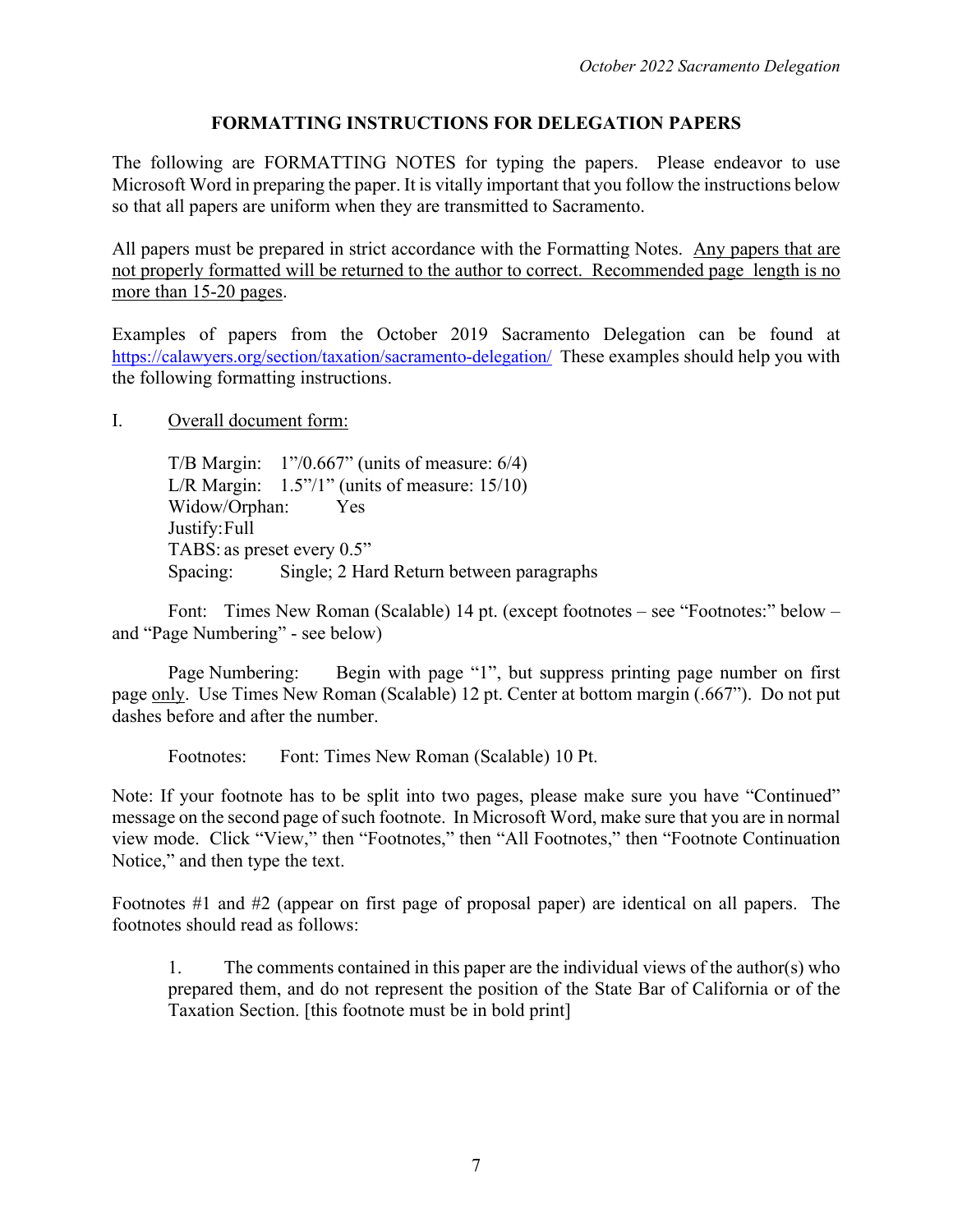2. Although the authors and/or presenters of this paper might have clients affected by the rules applicable to the subject matter of this paper and have advised such clients on applicable law, no such participant has been engaged by a client to participate on this paper. No author has a direct personal or financial interest in the issue addressed in this paper.

Footer: On every page of your paper (including first page), you should put the principal author(s)'s name(s) on the bottom right hand margin. The Font for this footer is Times New Roman (Scalable) 10 Pt., then flush right to put the Author's Name. This footer should appear evenly with the page numbering.

II. First Page, TITLE PAGE formatting (please refer to sample paper for appearance): Title 1:Font: Times New Roman Bold (Scalable) 14 pt., centered, [bar affiliation] [three

lines space]

Title 2:Font: Arial Bold (Scalable) 14 Pt., centered, [paper title] [five lines space]

Intro: Font: Times New Roman (Scalable) 14 pt. [three lines space]

[Tab] Contact Person: [2 Tabs] Name

Address Telephone

#### III. Second page, EXECUTIVE SUMMARY page(s): You must prepare a one-page Executive Summary which succinctly summarizes the cogent

elements of your presentation.

[continue Font: Times New Roman (Scalable) 14 pt.]

Headings: Centered in Bold:

**EXECUTIVE SUMMARY** (all caps)

[3 Hrd Rtn between title and body]

Body of Text: Tab over 1 inch to start new paragraphs.

IV. Balance of Paper (DISCUSSION): [continue Font: Times New Roman (Scalable) 14 pt.]

Headings: Centered in Bold:

#### **DISCUSSION** (all caps) [starts on a new page after **EXECUTIVE SUMMARY.**]